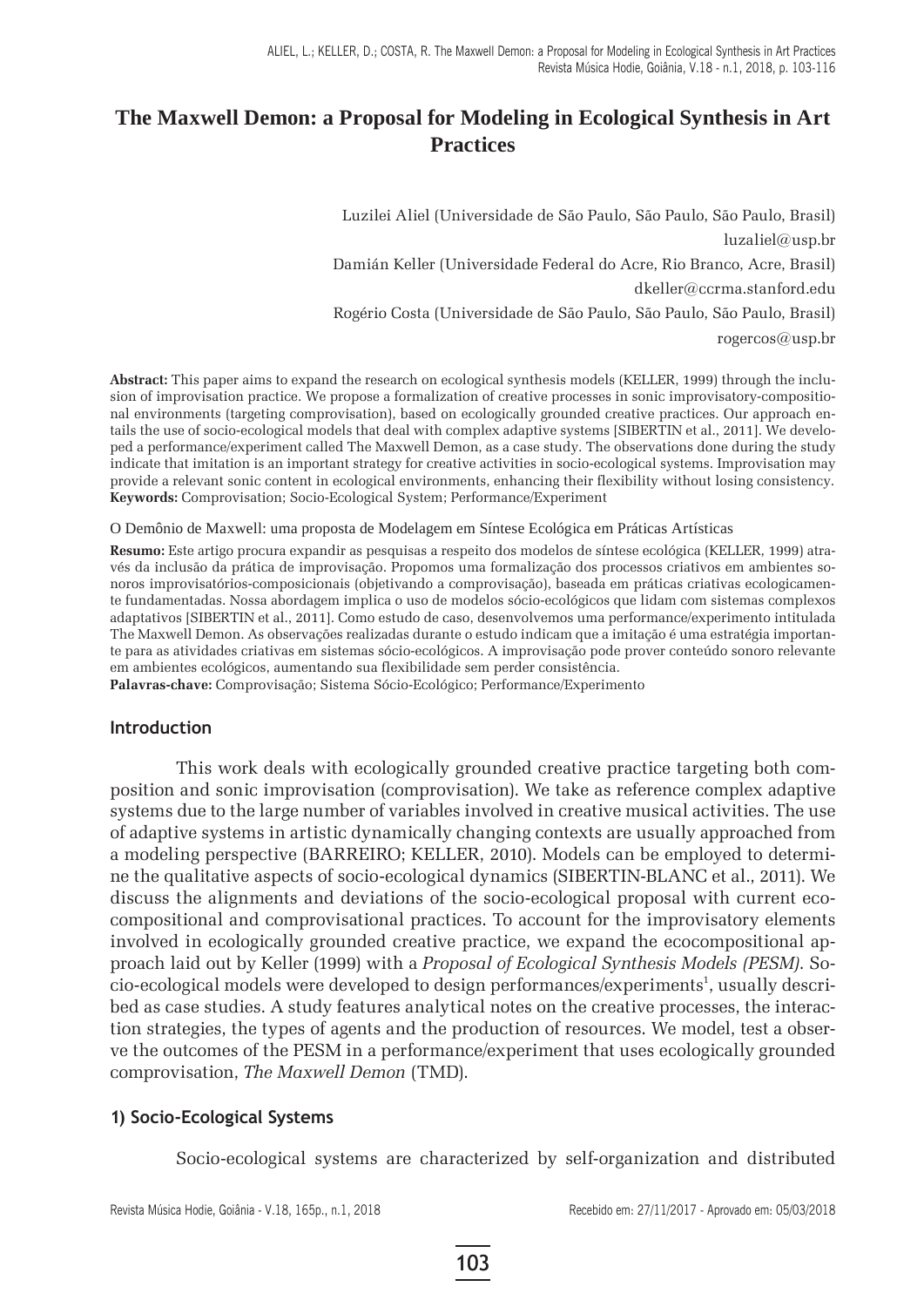control. In socio-ecological systems, social and ecological processes interact at various temporal levels. Models usually encompass multiple agents, each one with diverse and contrasting objectives which can be observed at various spatial and temporal levels (REED, 2008; PAHL-WOSTL, 2007; GIAMPIETRO, 2002). These multiple levels entail emergent structures and functionalities. According to Sibertin-Blanc et al. (2011), a socio-ecological system includes entities and *processes*, together with *relationships between the entities<sup>2</sup>*. The relationships among the entities yield *instances of entities*, which are resources that may appear or may be discarded over time as the state of the system changes. Entities are characterized by properties whose values represent an instance<sup>3</sup>. There are two types of relationships among entities: 1. *structural relationships* - directly associated to the entities; 2. *non-structural relationships* - created as a result of the agents' actions. The dynamic character of a socio-ecological system involves processes that may evolve either toward orderly or toward disorganized conditions, impacting both the internal (cognitive) and the external (material) processes. To assess these processes, it is necessary to consider the interactions between the socio-ecological system and the environment.

The concept of *activity* proposed by Sibertin-Blanc et al. (2011) may help to explain human behaviors within the context of comprovisational practices. The *instances of entities* help to define either the lack of significance or the relevance of the resources within the sonic activity, leading to higher or to lower creative potentials. Exchanges of *instances of entities4* (including material and cognitive resources) do not occur in isolation. Creative factors tend to influence each other. For example, the choice of a material resource is directly linked to a cognitive or a behavioral state (implying a subsequent change in the socio- -ecological system). These choices impact the behaviors of the stakeholders. In turn, each aesthetic choice may be perceived as positive or negative, thus influencing whether a shared resource will be developed and integrated into a creative product or whether it will be ignored by the stakeholders.



Fig. 1: A model of socio-ecological systems proposed by Sibertin-Blanc et al. (2011).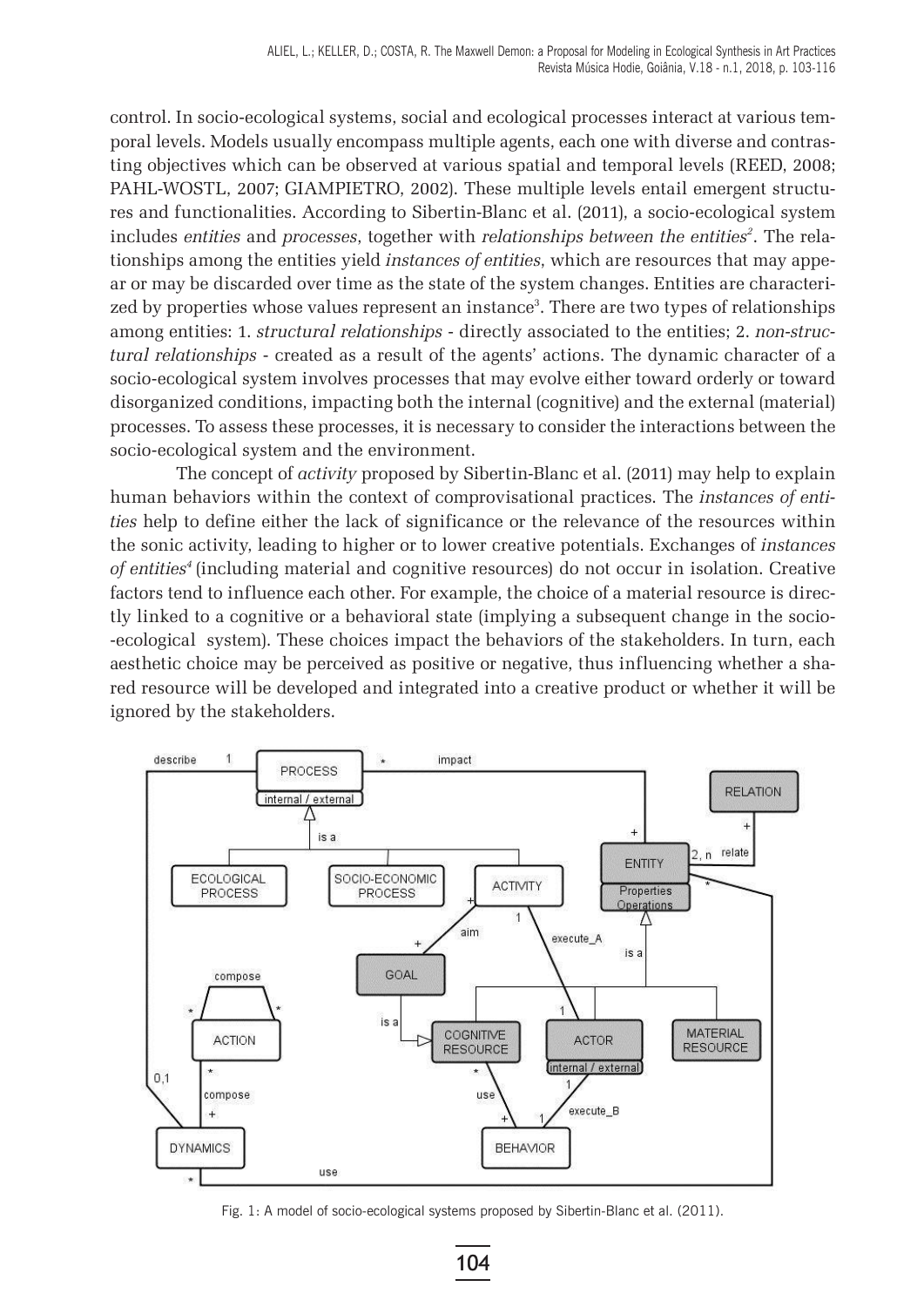A close look at the model proposed by Sibertin-Blanc et al. unveils alignments and deviations from ecologically grounded models applied in music making (DI SCIPIO, 2014; FERRAZ; KELLER, 2014; KELLER et al., 2014). Figure 2 highlights the commonalities of both approaches. Eco-based models encompass resources (1), activities (2) and by-products (3). These elements are shared by both frameworks (despite some differences in terminology). Resources are consumed during the execution of activities, thus yielding by-products (entities in Sibertin-Blanc´s nomenclature). A key contribution of eco-based practices is a raised awareness of the mutual relationships among the agents behaviors and the material resources. This is usually expressed by feedback paths linking the agent's actions and the environmental impacts. The implication being that resources are not just consumed, they are also produced by the agents. This feature is lacking in Sibertin-Blanc´s model. Furthermore, recent eco-based proposals have stressed the long-term impact of creative activities on the environment - most notably through the incorporation of sustainable support strategies. This is usually represented by a separation of three different types of byproducts: creative products, new resources and creative waste. Creative waste encompasses byproducts that are not incorporated in the final creative results (FERRAZ; KELLER, 2014). These byproducts may be used by the same stakeholders in other activities or may be employed by other agents through sharing. Nevertheless, the rejected material outcomes also have the potential to accumulate with harmful effects on the local environment.



Fig 2. Establishing conceptual parallels between Sibertin-Blanc and coauthors´ model (2011) and the ecocompositional proposals (KELLER, 1999; KELLER; CAPASSO, 2006; KELLER et al., 2014).

Approaching socio-ecological systems from an ecocompositional perspective may foster viable methodological formulations for artistic goals. Sibertin-Blanc et. al (2011) develop a scheme that explains how certain behaviors are linked to actions and entities. Interactions among agents are at the core of the creative activity. Their model proposes behaviors capable of influencing other agents' actions. The *system entities* can be understood as material and cognitive resources, resulting from interactions among agents. Their features are aligned with collective musical activities in which the material resources include the tools, while the cognitive resources are the mechanisms by which the agents interpret and manipulate their environment. Just like in previous ecologically oriented proposals (BURT-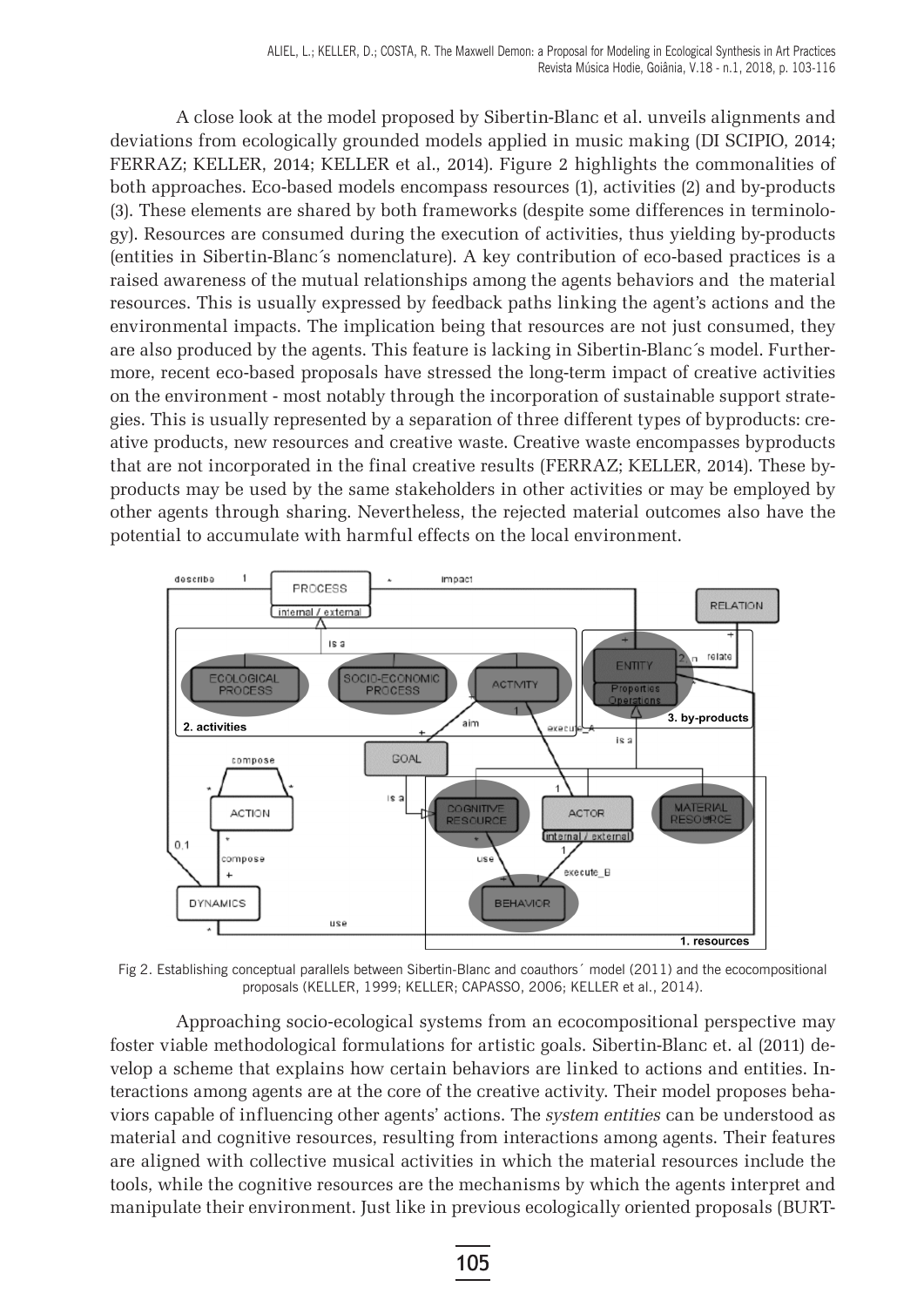NER, 2005; KELLER, 2000; KELLER; CAPASSO, 2006), the authors argue that

ecological and social processes provide grounding for cognitive processes, externalized as *activity*. For Sibertin-Blanc et. al (2011), activities target objectives while shaping the behaviors of the agents. Through mutual influences, the agents tend to project goals that may become targets of the creative endeavors. Both material and cognitive resources are usually discovered through *activities* involving cycles of actions, dismissals or rewards.

The concept of activity in ecologically grounded musical practices contributes with the expansion of the available creative strategies. Adopting the framework laid out by Basanta (2010), Di Scipio (2008) and Keller and Capasso (2006), the use of the term activity as proposed by Sibertin-Blanc can be questioned. The assumption that the agents' activities imply simple and clear goals corresponds to a problem-oriented view of social interactions defined as teleological by Fantauzzacoffin and Rogers (2013). Behaviors associated with the achievement of goals by a single agent provide just one possible line of inquiry. Creative activities encompass a wide range of actions that aim to increase the knowledge of the resources. No effective creative outcome can be achieved without a previous acquaintance with the materials. This procedural path is better described as exploratory or epistemic activity (KELLER et al. 2014; KIRSCH; MAGLIO, 1994). Furthermore, musical activities involve actions that may yield rejections or rewards. When dealing with collective composing and improvising, material resources - entailing material and behavioral choices - usually result from complex interactions. Hence, creative decision-making relies on multiple factors that unfold during the interactions among the stakeholders. For example, an agent can be biased toward a specific goal through multiple exposures to a recurring event. Alternatively, based on previous interactions with other agents while exchanging resources, she may decide to forage for new material resources.

The concept of *creative sonic potential*<sup>5</sup> can be employed when a sonic feature stands out from a sound mass, leading to actions that impact the sonic organization. Part of the decision-making processes are due to the imitation of the material resources produced and developed during the performance by other agents. High levels of creative potential are easily measurable because it is possible to point out *when* (time) and *who* (which agent) produced a resource that enables imitation, repetition or transformation by other agents. High creative potentials may be associated with rational choices on the part of the agents (based on explicit knowledge), intuitive decisions (based on tacit knowledge) or unpredictable actions (due to the influence of random factors). When dealing with sound masses, creative sonic potentials may change due to processes involving imitation of resources produced by other agents or due to mimesis of the agent's own previous behaviors targeting states of stasis (involving small changes in parameters such as pitch or rhythm, for example). High creative potentials are characterized by cyclical processes which are usually easy to recognize. These processes can be observed through their impact on the masses of sound but they are hard to analyze through the agents' objectives or goals. The relevance factor is also directly related to the manipulation of the material resources. If the material resources become more organized, they tend to be more relevant to the agents participating in the creative activity. Material resources may become stable when they are consistently relevant. However, some material resources may eventually be discarded due to a loss of relevance.

#### **Ecological Synthesis Models (PESM)**

The ecological approach is based on the premise that all sonic models should be restricted to ecologically feasible events (KELLER, 1999; KELLER, 2000; KELLER; CAPAS-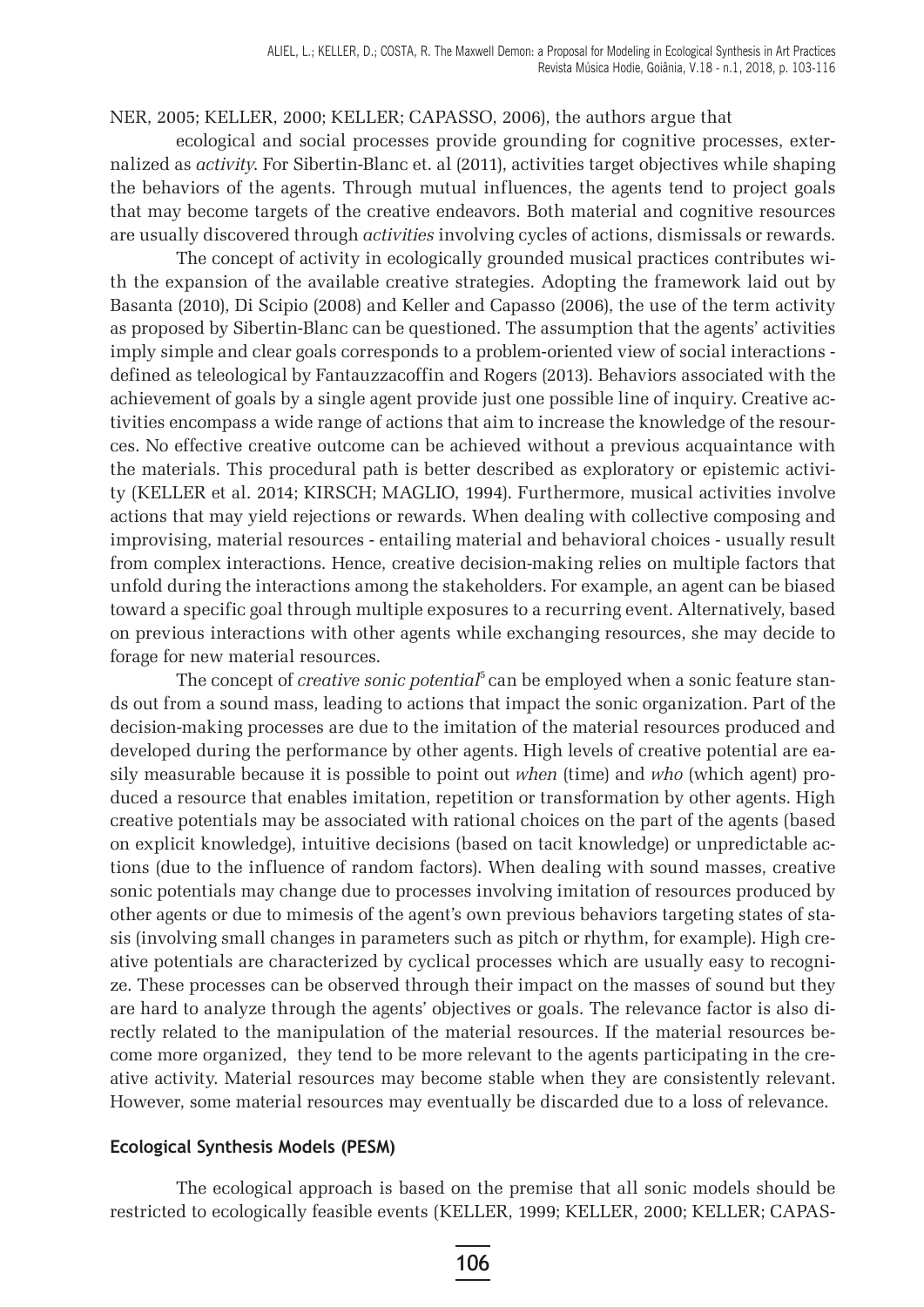SO, 2006). Ecological validity is defined by observations of interactions occurring in the environment, i.e. by data of interactions among agents and objects. The individual's actions on the environment and the influence of the environment on the individual determine a process ofpattern formation. This process can be modeled by algorithmic tools (KELLER, 1999: p. 23). Keller´s (1999) ecological modeling conceptualizes the creative use of environmental sounds, employing spatial locations consistent with the sound sources behaviors and applying ecologically viable sonic transformations. Keller (1999) argues that synthesized sounds can expand the compositional resources without compromising the meaning of the sonic events, hence providing unique opportunities for creative action. The author puts forth two techniques to enhance the creative possibilities in ecologically based scenarios: 1) Generic Physical Models, 2) Control of Meso-Level Granular Sample Sets (see KELLER, 1999 for a detailed description). The ecological approach stresses the usage of the material resources, adopting multiple creative paths: 1) local environments yield resources where the agents carry out their activities; 2) synthesized environments incorporate resources through digital audio processing; 3) meta-soundscapes encompass resources originated both from local and from remote environments (ALIEL; FORNARI, 2013). Other materials result from the interactions among human beings, encompassing at least two strategies: 1) *exploratory activity*: the agent's ability to discover material resources while interacting with the environment, with other agents or with *gelassenheit*<sup>6</sup> entities; and 2) *epistemic activity*: empirical knowledge construction through the production of creative cognitive resources (KELLER et al., 2010; KIRSCH; MAGLIO, 1994).

The difference between exploratory and epistemic activity is subtle but significant for creative endeavors. Both activities are tied to the exploration of the environment. Nevertheless, while exploratory (or foraging) actions produce material resources that can be employed for creative purposes, epistemic actions only increase the cognitive potential for creative outcomes without yielding material byproducts. Hence, epistemic activity furnishes only cognitive resources, while exploratory activity provides both material and cognitive resources. The PESM has the function of expanding the range of compositional strategies (in this case also of improvisation). In the case of exploratory activities, the stakeholders' actions aim to discover material resources through exploration of the environment. These processes can involve imitation and trial and error. Whether the resources are reused or discarded, the agents' actions yield knowledge that is directly applied in the creative outcome. Epistemic activities encompass actions that may involve deduction, induction, imitation and exploration through trial and error. These activities do not occur in isolation, they complement each other making the process dynamic, iterative and difficult to measure. Given this context, the cognitive resources - or instances of entities (SIBERTIN-BLANC et al., 2011) - may not be stable for a sufficient period to allow evaluation or measurement.

#### **4. Comprovisation in PESM**

The practice of comprovisation is an artistic strategy encompassing a mix of musical composition and musical improvisation. The term comprovisation has no consensual definition and its origins can be traced back to the improvisatory proposals of the sixties including but not limited to artistic groups such as the Scratch Orchestra and the ensemble Musica Elettronica Viva (CARDEW, 1969; CURRAN; TEITELBAUM, 1989). Current comprovisational approaches are documented in Fujak (2011), Hannan (2006), Bhagwati (2014), Dudas (2010) and Aliel et al. (in press). We describe the key features of each perspective.

Fujak (2011) proposes a broad definition of comprovisation with the purpose of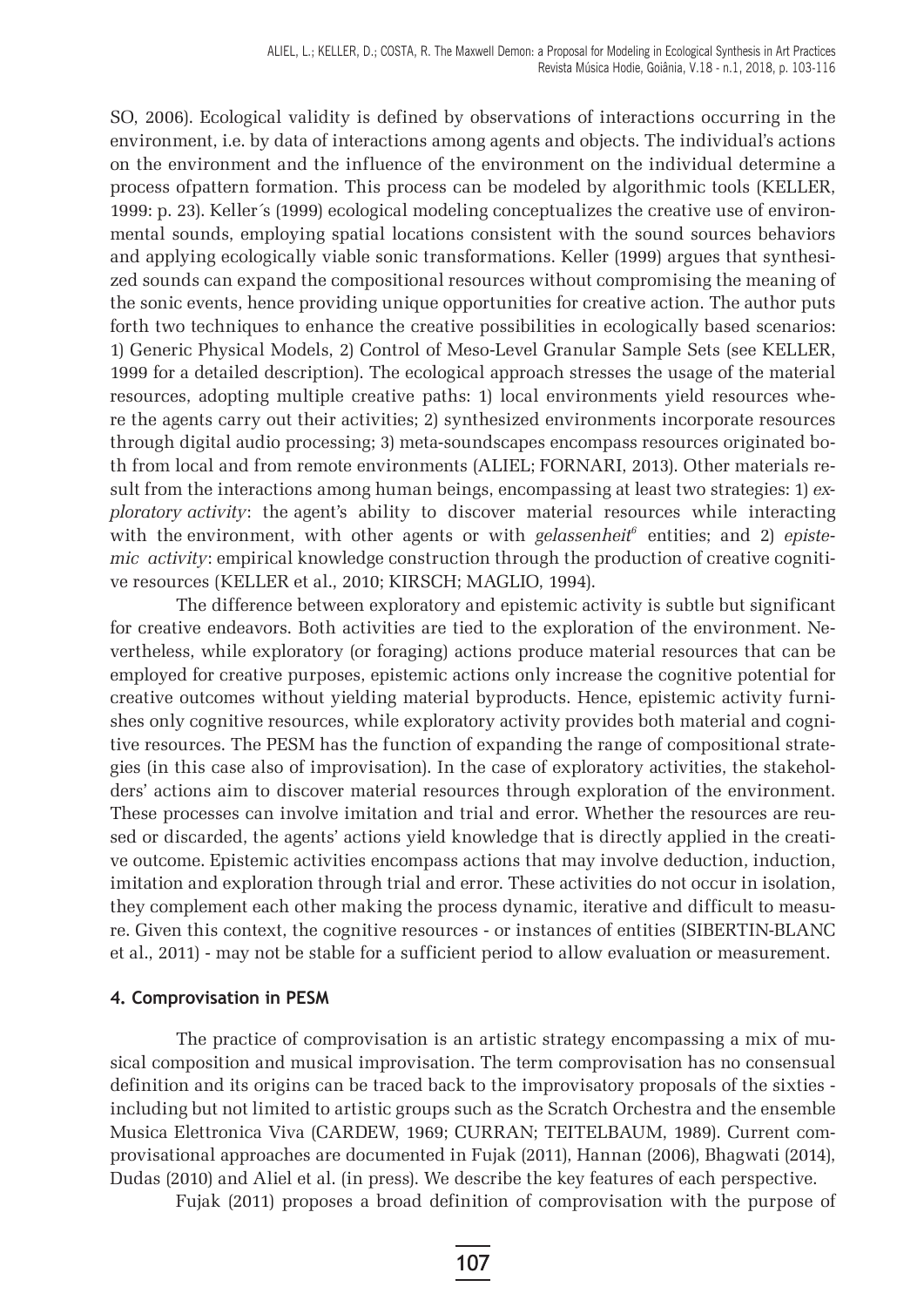emancipating and legitimizing the artistic practices being carried out in the Slavic Region. For this group of artists, comprovisation can be understood as an aesthetic stance involving two aspects.

- 1. A transparent principle that articulates contemporary art in analogy with life situations as a result of what is rigorously planned and what is subject to unpredictable changes. Artists are expected to respond operationally and creatively to these challenges;
- 2. A conscious choice of compositional processes encompassing situated antecedents, principles, guidelines and improvisation within the context of contemporary musical intertextuality based on technological resources.

Hannan (2006) suggests that although there are random and intuitive elements in previous musical practices, the practice of comprovisation entails a new compositional approach. He lists three strategies that characterize comprovisation.

- 1. The adoption of intentionality as a basis for sonic organizational processes;
- 2. The adoption of a research methodology: a comprovisation project should make the choices and the structural relationships between movements, sections and phrases explicit.
- 3. The use of sonic materials recorded from instrumental improvisations.

Bhagwati (2014) proposes a "notation perspective" of comprovisation, which serves to structure the explicit and reproducible elements (composition) and the contingencies (improvisation) in his proposal. He states that comprovisational practices are conceptually opposed to what he calls the "central hearing perspective"7 . For Bhagwati, comprovisation practices encompass four modalities.

- 1. "Free" forms, featuring organic growth or gradual disintegration;
- 2. Use of notation techniques to support for structural heterarchies or hierarchies (deterministic composition) within open structures (improvisation);
- 3. Practices that allow horizontal layerings of sound events (polyphonic textures);
- 4. Elaboration of structural flowcharts featuring multiple levels, which can result in diverse forms of participation by the musicians;

Dudas (2010) highlights the technological factors featured in comprovisation and proposes two strategies to integrate these resources.

- 1. Computer support, including the aesthetics related to interactive art stemming from the acoustic-instrumental tradition;
- 2. Improvisation with technological tools to create pre-compositional materials;

Aliel et al. (in press) suggest that the ecological perspectives may provide a significant contribution to comprovisational practices. They propose three strategies.

- 1. Adoption of procedures that present guideline plans (planned actions) and contingencies (actions that can not be defined before their execution);
- 2. Allow intentional actions during a performance (choice of improvised actions);
- 3. Introduce stochastic sonic organizations by means of electronic/digital or acoustic resources;

From an ecological perspective on comprovisation (ALIEL et al., 2017), creative actions are carried out through *guideline plans* (composition) and *contingencies* (improvisation) keeping a tight relationship between the source materials and the environmental features. The creative factor *place* (RHODES, 1961) provides the milieu where the actions, interactions, reactions and divergencies among the stakeholders occur. In comprovisation, the *guideline plans* establish persistent rules of sonic organization (impacting mass and form), of resource usage (impacting the procedures adopted by the agents), while *contingen-*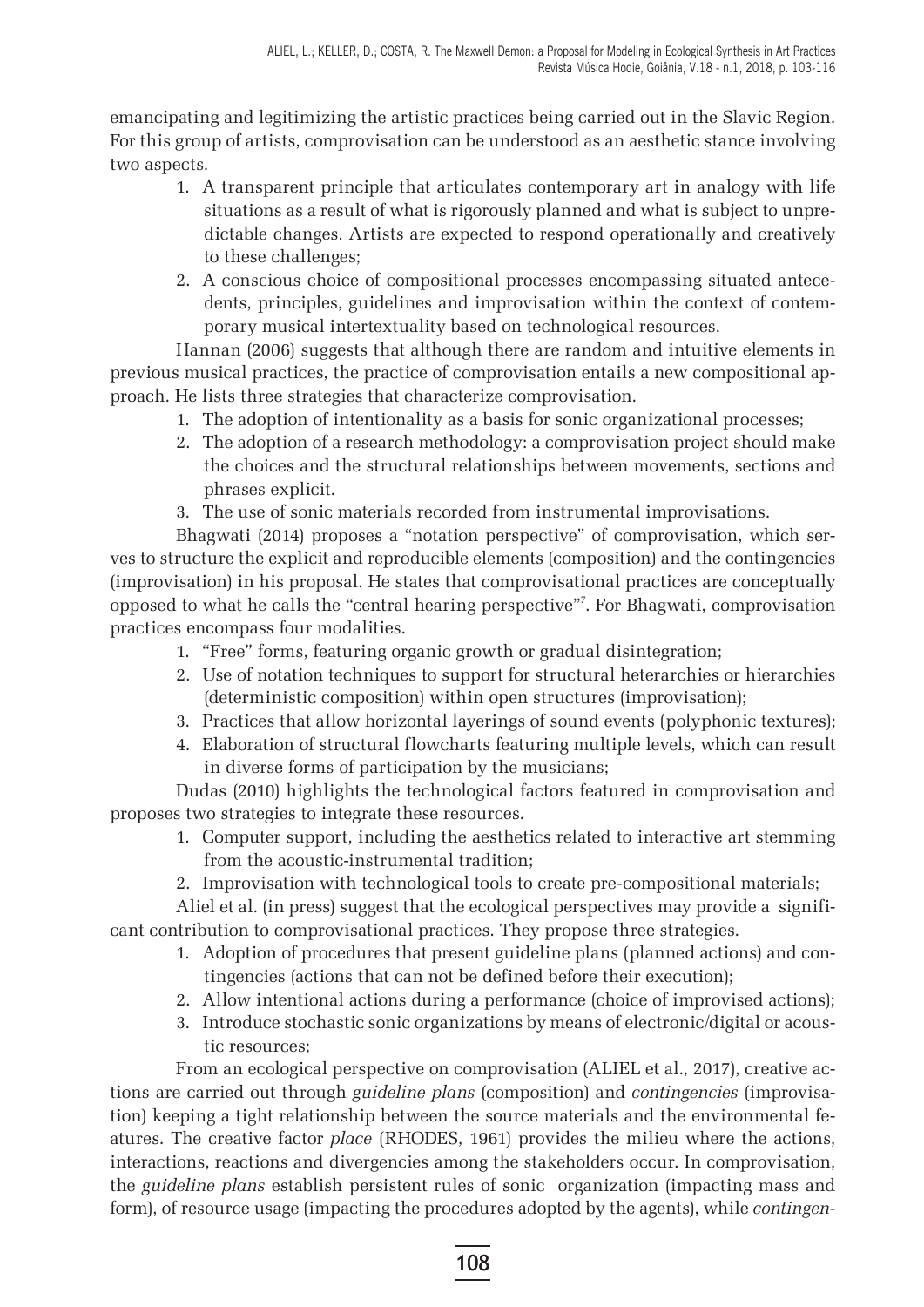*cies* deal with the use of volatile resources. A recent example of a comprovisational study is *Citations~* (ALIEL et al., 2015). *Citations~* features live electronics and voice. The piece is structured to encourage multiple interactions among the agents while targeting the potentialities of the environmental resources. *Citations~* includes a guideline plan and a process of accumulation of multiple sonic layers<sup>8</sup> (ALIEL et al., 2015; BHAGWATI, 2014; KELLER, 2000). The procedure consist of adding layers of material resources (through looping of voice sounds and electronic processing), aiming to obtain a sonic ecosystem through feedback processes (see also *Audible Ecosystemics -* DI SCIPIO, 2003). Recordings of multiple performances are added as sonic layers while digital audio processing modifies the acoustic sources. The sonic outcome avoids the auditory recognition of the original sources.

### **5. Case study** *The Maxwell Demon***: Materials and Methods**

### **5.1 Proposal**

The Maxwell's Demon (TMD) is a comprovisation inspired by James Clerk Maxwell's 1871 experiment. In Maxwell's mental experiment, the imaginary entity (demon) produces actions capable of separating molecules at different stages of temperature (which in our reality is impractical, but viable from a theoretical physics perspective), producing a condition conflicting with the second law of thermodynamics, that proposes that environments with varying temperatures tend to balance due to entropy. Maxwell's mental experiment can be represented as a box with a divider placed in the middle, separating it two compartments, left and right. This partition has a door that can be opened and closed by an imaginary being, called *Maxwell's Demon*. The demon only allows the fastest molecules to flow to one side of the chamber. Only the slower molecules flow to the other side, gradually causing one side to warm up, while the other remains cool.

TMD proposes an artistic metaphor focused on sound (rather than thermodynamics) to simulate an imaginary being - a stochastic algorithm - that seeks to control the sonic outcome to increase or reduce its entropy. Conceptually, we treat automated stochastic algorithms as *gelassenheit* entities [HEIDEGGER, 1985; KOUTSOMICHALIS, 2011]. The *gelassenheit or demon* entity provides stochastic modifications of the sonic content without requiring bio-agents interventions. A *gelassenheit* entity has an "independence"9 in time and space. Its dynamics are established by stochastic processes. Since a *gelassenheit* entity produces sonic results that use the material resources produced by the agents, this seems to be analogous to Maxwell's imaginary entity. This is a non-biological agent capable of influencing the system's properties. The difference between an imaginary entity (as an agent) and the biological agents is the interference of interactive actions. While the biological agents yield cognitive resources that can change the behaviors, a *gelassenheit* entity is governed by automated mathematical calculations ignoring the behaviors of the other agents. Biological agents may be influenced by the content generated by the machine possibly leading to a more organized system - featuring diversity of material resources through a higher level of pregnancy. Although each agent contained in this environment has a range of creative sonic potentials, the *gelassenheit* (pregnancy, dynamic or material resources) enforces the selection of specific material resources. Even within a highly entropic environment, the macro organization may be influenced by the entity.

### **5.2 Design/Implementation - Guidelines Plan and Contingency**

*5.2.1 Materials and equipment:* A computer running the TMD algorithm is connected to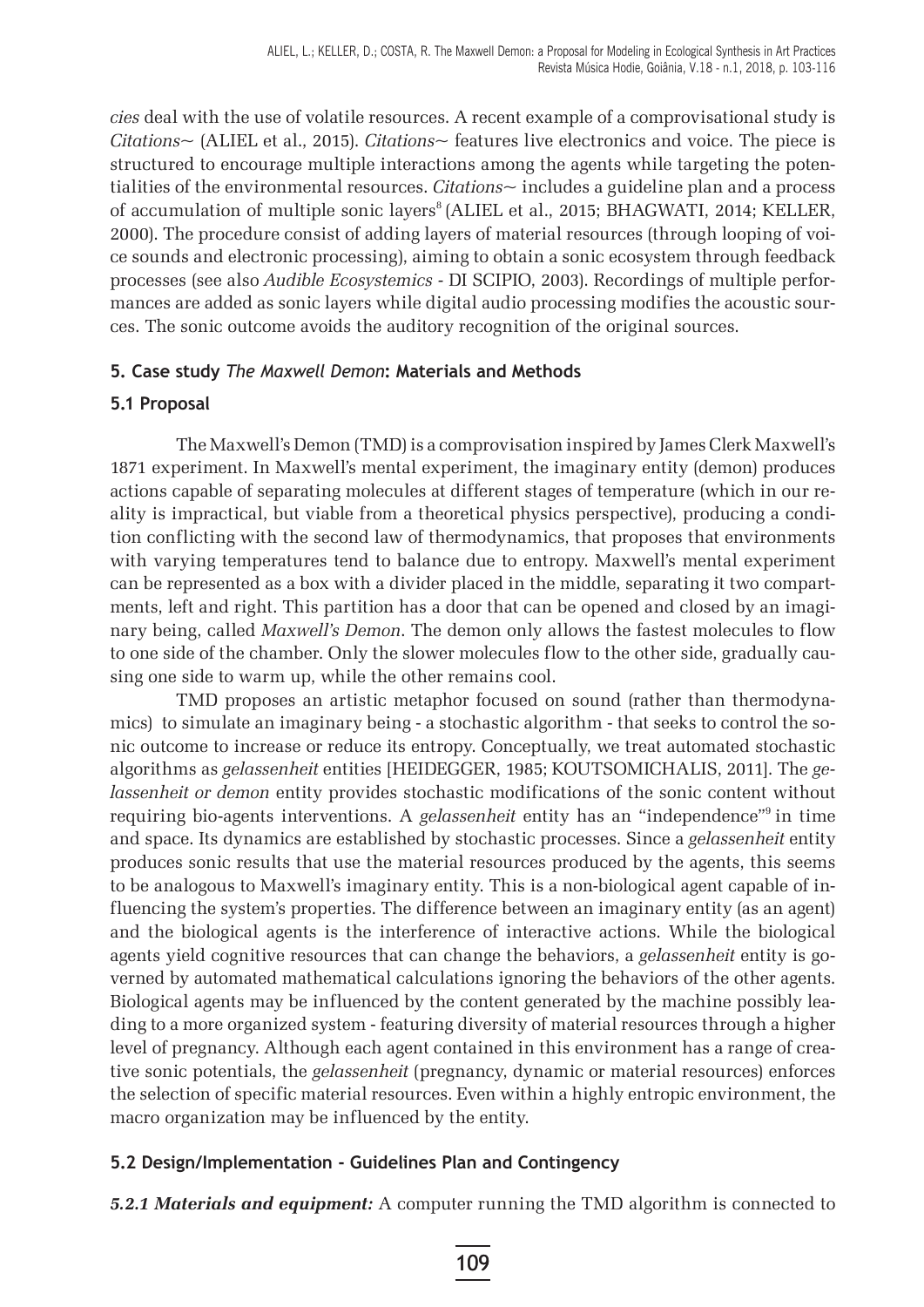four loudspeakers. The loudspeakers are placed at the four corners of the studio where the performance/experiment takes place. All participants (musicians and non-musicians) are given a mobile phone with a *Pure Data* (PD) (PUCKETTE, 1997) patch adapted for *MobMu-Plat* (IGLESIAS, 2016).



Fig. 3. Interface of the *The Maxwell Demon* mobile patch.

*5.2.2 Tools:* We designed a tool capable of producing sounds, with the following characteristics: 1) easy to manipulate; 2) accessible to all agents (through deployment on mobile platforms based on Android and IOS systems). The mobile screen features four rectangles that act as controllers of additive synthesis oscillators (figure 2). Simultaneous control of up to four banks of oscillators is possible. Four FM synthesis oscillators feature control parameters for frequency, duration and delay. Random processes are triggered by tapping the phone's screen and can be turned on and off at any time. The frequencies vary from 220 Hertz to 1320 Hertz. Frequency increments are associated with gestures from left to right. Beside each rectangle there are three oscillators switches (on/off buttons) and two envelope controllers. One defines attack, decay, sustain and release of short envelopes and the other sets the parameters of long envelopes. The left button at the top of the screen controls a stochastic algorithm driving all the oscillators frequencies. This triggers random changes in each oscillator. The remaining three buttons apply delay on the sound sources. From left to right, the delay durations are 150 ms., 300 ms. and 750 ms.

We also developed a Pure Data patch (figure 3) that runs on a desktop computer with similar features as the algorithms for the mobiles. This patch features four oscillators that drive additive amplitude (AM) synthesis algorithms. Each oscillator has three parameters that modify the amplitude of the wave. The oscillators are controlled by a random algorithm, which allows variations between 50 hz and 2000 hz. A dynamic envelope controller (ADSR) sets attack, decay, sustain and release of the sonic events. This envelope algorithm is also stochastically controlled yielding a variety of attack,decay and sustain profiles. All sound sources are processed, including high-pass filtering, delay and reverberation. Delay durations vary randomly between no delay and 5000 ms.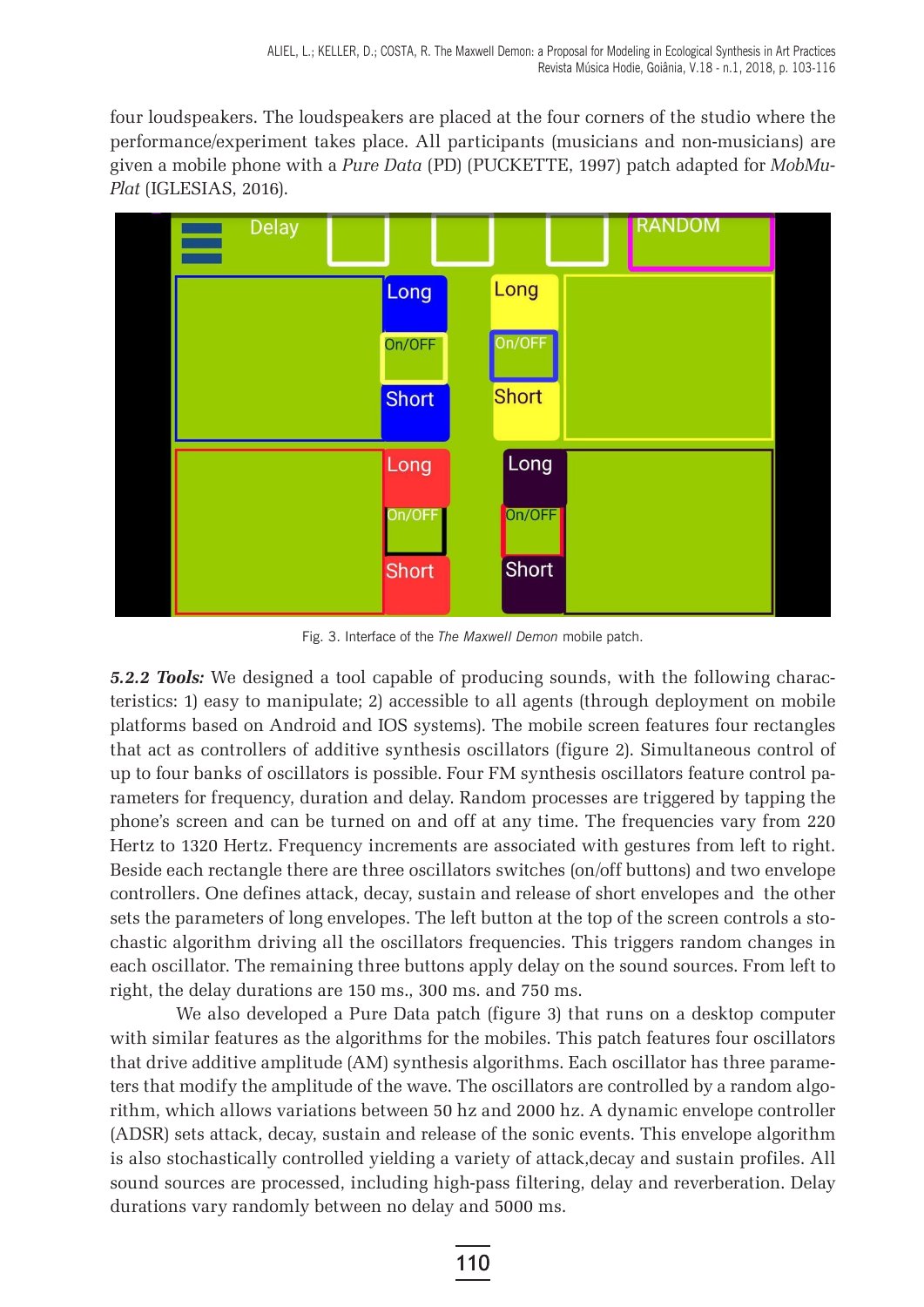

Fig. 4. Pure Data patch interface on a desktop computer used in *The Maxwell Demon*.

*5.2.3 Sonic materials.* We use an emulated bell (based on FM) that plays at the beginning of the performance/experiment. The session ends when the bell is heard again. This sound is triggered by a PD patch. The entire performance takes seven minutes. Part of the sonic content that occurs between the ringing of the bells features contingencies resulting from interactions and sound discovery. *Location and participants*. The experiment was performed in a small-sized studio of approximately 10x07 meters. Having Maxwell's procedures as inspiration, we selected two types of participants, some with musical training and some with little or no previous music knowledge (five musicians and two non-musicians). All participants had college education. Non-musicians possessed familiarity with basic musical concepts but had no formal training. Among the non-musicians, there were three women - ages 25, 32 and 35. The musicians were four men, ages 26 to 58 and one woman (22 years old), with music training and previous musical experience varying from 10 to 30 years.

*5.2.4 Procedures***.** Procedurally, TMD is a comprovisation (ALIEL et al., in press]. We adopt a socio-ecological approach highlighting interactions among the agents and the algorithms. The performance/experience is guided by the definition a *scenario* (SIBERTIN-BLANC., 2011), featuring a seven-minute comprovisation with mobile devices. We created a guideline plan to indicate which events would be designed (composed resources), leaving other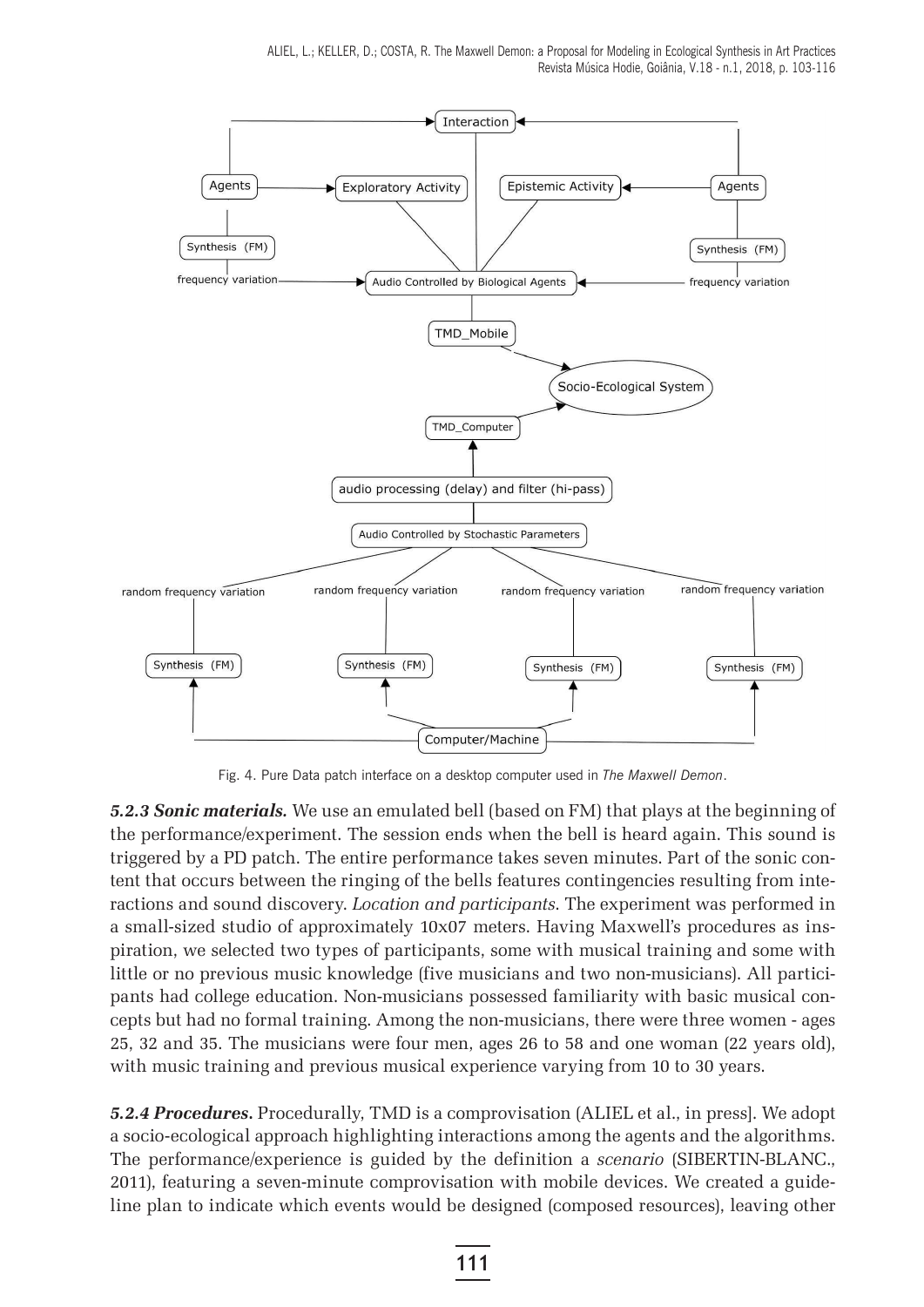aspects to occur freely (improvised resources or contingencies). The guidelines given to the agents are: "move through the space and use the devices to produce sounds". The participants move freely within the performance space. After ringing the bell, the computer triggers the preset parameters defining the number of oscillators, the choice of pitches, dynamics, durations and controlling the audio processing (delay settings). Therefore, the technological support for the performance/sound experiment is fully automated. At the second ringing of the bell, the session finalizes.

*5.2.5 Assessment.* Data was collected through interviews with the participants, on-site observations and analysis of audio and video recordings. The observations include: 1) initial state of the entities; 2) creative processes dynamics; and 3) impact of external processes on entities. The integrated assessment of the scenarios was performed by analyzing the materials derived from the performance/experience and from the analysis of the initial and final states of the entities. The objective was to assess the interactions among the agents, observing the usage of the resources and the behavioral effects of the socio-ecological system.

## **6. Results of The Maxwell Demon case study**

*6.1 Contingencies.* We consider interactions and behaviors leading to sound discovery as sources of contingencies. Much of the material produced in the TMD sessions is rarely repeated, providing conditions for high creative potentials. The sounds produced by the algorithms are dynamically related to the actions of the agents. Nevertheless, a *gelassenheit*  entity produces sound content that may or may not be imitated by or contrasted with the outcomes produced directly by the agents. In this sense, this guideline is analogous to Maxwell's imaginary entity.

*6.2 Musical expertise***.** Although there were disparities of musical knowledge among the agents, all showed similar technical ability while trying to produce sounds. We observed similarities in the three performances/experiments, featuring intense agent interactions. The exchanges encompassed algorithms x agents, agents x agents and agents x environmental resources.

*6.3 Imitation.* We observed that a large part of the interaction process was driven by imitation (a strategy pointed out by Mannis, 2014). Changes of processing types and dynamic modification of parameters were predominant. In general, there was a prevalence of imitation of processes suggested by the musicians, but contents proposed by non-musicians were also present.

## **7. Implications of the PESM in Comprovisation**

*7.1 Socio-ecological systems***.** By introducing ecologically grounded sound synthesis strategies in improvised contexts, unique conditions are created for each performance. The performance/experiment TMD integrates the electronic sound sources into socially dynamic forms of interaction, thus approaching the complexity of biophonic $10$  ecologies. Being a comprovisational method, the PESM features material resources that can be used either as guidelines or as contingencies. When applying ecological synthesis and modeling strategies within socio-ecological systems, the aesthetic decisions may follow deterministic rules (through compositional plans) or adopt procedures based on contingencies (through improvisation). By adding resources based on sound synthesis and audio processing that depend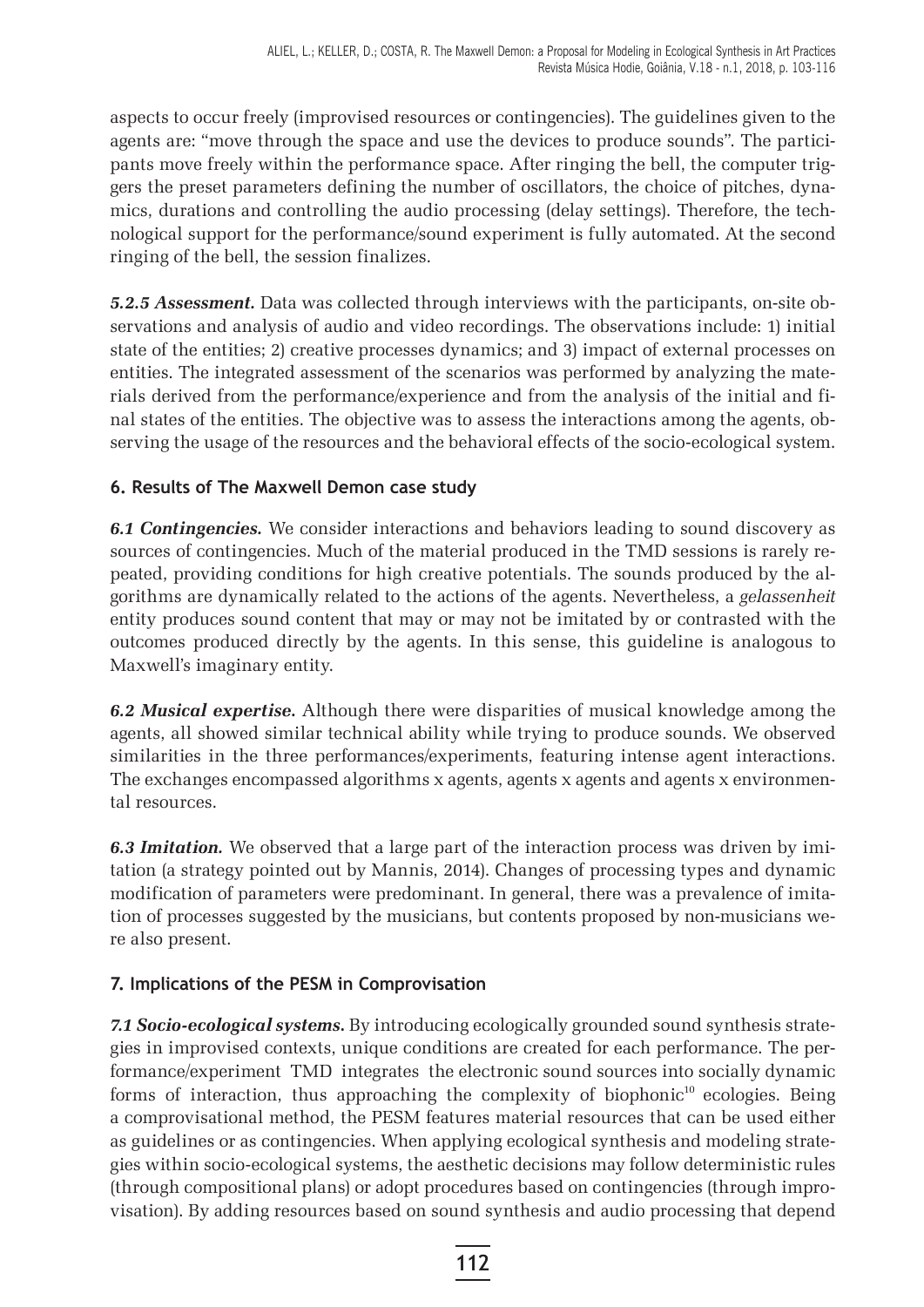on the agent's actions, both the material and the cognitive resources are directly linked to the dynamics of the socio-ecological system.

*Exploratory behavior.* Previous case studies (ALIEL et al., in press) indicate that the generation, maintenance and disappearance of sound material in improvised ecological contexts, while closely related to the creative potential supported by exploratory and by epistemic actions (KELLER et al., 2010), are enhanced by the agents' knowledge of the material resources. In TMD, we adopted similar protocols to previous studies but provided a stronger procedural path through the introduction of the PESM.

- *Behaviors.* The agents explored various material resources involving multiple forms of interaction. Their mobility - in addition to the low dynamic range of the sounds produced by the mobile devices - fostered a dynamic and highly concentrated sonic result in which the focus of attention changed constantly.
- *Discovering the tools and the materials*. The agents discovered material resources through their actions (initially, they had little familiarity with the tools). Since the participants must learn the operation of the tools while producing the sound, this demand set cognitive challenges that limit their opportunities to produce new material resources.
- *Technical level of the agents*. Although there were various levels of musical training among the stakeholders, the lack of specific technical knowledge of the tools enforced similar levels of creative potential, encouraging exploratory actions by all the participants.
- *Exploration through gestures.* This strategy entailed the use of imitation as a resource for material generation. While associated to exploratory activity, it produced a large quantity of material resources with a low index of creative potential;
- *Exploration of environmental features.* This strategy was associated with the direct use of material resources of the environment for the production of new aesthetic outcomes. In this case, the quality and quantity of the material resources was determined by the creative potential furnished by the environment.

## **Final Considerations**

Taking into account Sibertin's and coauthors' socio-ecological approach and ecologically grounded creative practices (KELLER, 1999), we elaborated a Proposal for Ecological Synthesis Models (PESM). While expanding the range of ecocompositional applications, we investigated the possibility to include improvisation in creative sonic ecologies. The PESM was applied in a case study, *The Maxwell Demon*. The TMD experiment aimed to investigate the integration of electronic sounds in ecological environments while encouraging interactions between the agents and the machines. Three experimental sessions were carried out with the objective of collecting information on the agents' behaviors, on the sonic resources and on the technological support. These observations yielded strategies applicable to ecologically grounded artistic works targeting both musicians and non-musicians.

Based on the observed outcomes, we conclude that the exploratory and epistemic activities are closely related to the available material resources. While the exploratory actions may yield new material and cognitive resources, through constant exchanges between the stakeholders the epistemic actions focus on the management of the cognitive strategies without introducing new material resources. Despite their differences, these activities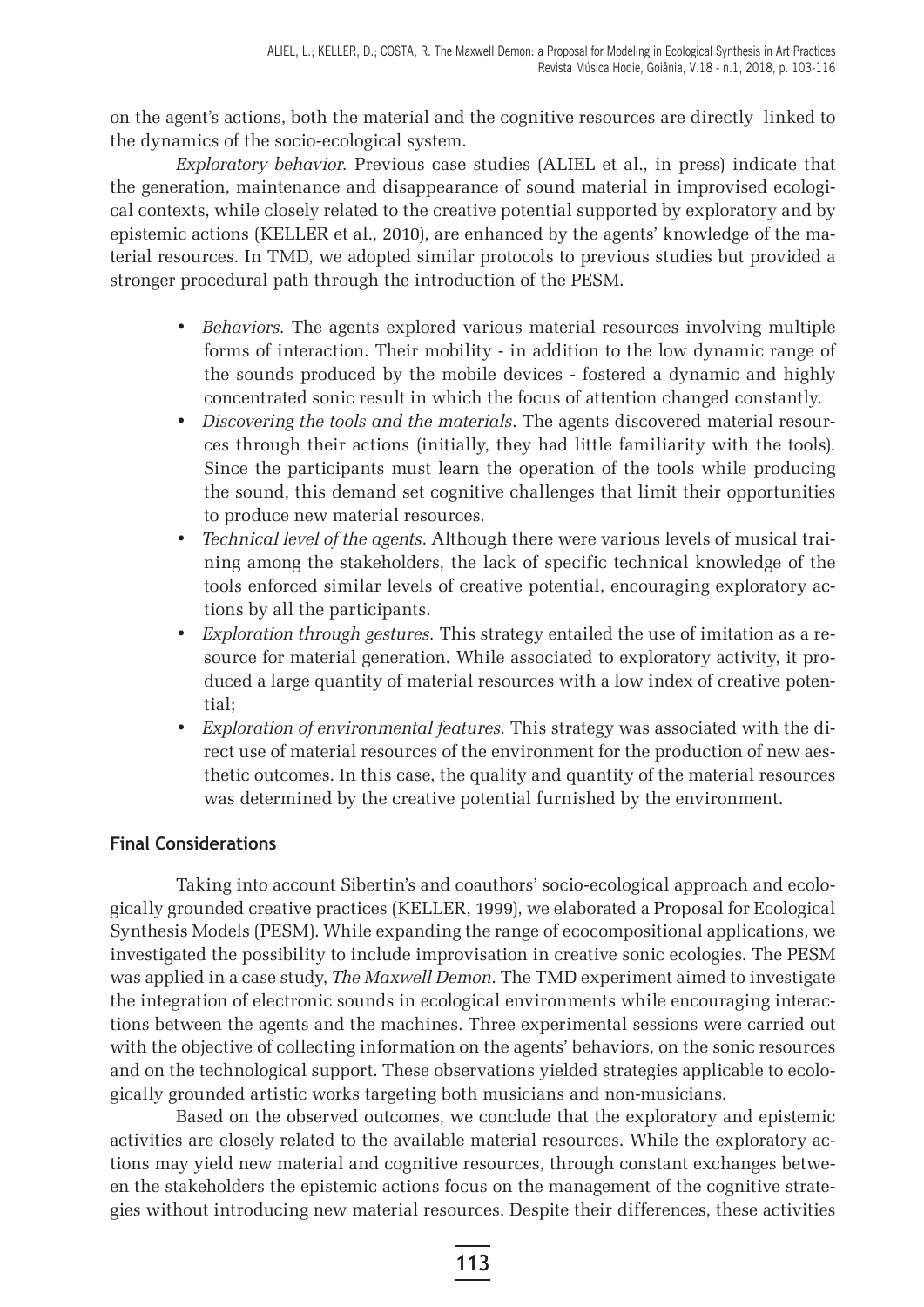are not dissociated. Tools and resources are incorporated by the agents in the face of necessity. As pointed out by Sibertin-Blanc et al. (2011), decision making depends on the restrictions and on the opportunities afforded by adapted behaviors (see introduction).

Among the limitations of the study, we can mention the absence of a structured musical product (thus, it is not possible to literally replicate the outcomes in other occasions). Another limitation was the use of a controlled environment (the studio) reducing the range of contingencies (within the context of TMD these contingencies were termed *Gelassenheit*). with a broader range of agents (of different ages and previous experiences). Another factor that could be investigated further is the role of musical training. Musicians and untrained agents could be engaged to compare procedures and types of solutions by groups with different profiles. It is reasonable to claim that applications involving different profiles of agents in less restricted environments could lead to a larger variety of outcomes. Despite these shortcomings, the results of this exploratory study indicate a fruitful path to artistic strategies to be added to the growing body of ecologically grounded creative practices.

#### **Notes**

- 1 Experiments developed to assess artistic results qualitatively or quantitatively
- 2 See also relational properties, recently proposed in (Keller et al., 2015). [
- 3 This term comes from computer science. The concept of instance corresponds to the existence of an object that shares some characteristics with another item or object. For example: despite some singularities (type of instruments, technical training, sonic preferences, etc.), all musicians have similar characteristics to other individuals of the same class (such as their musical training encompassing domain-specific knowledge.
- 4 Imminence of the observation of an entity.
- 5 Sonic pregnancy has also been used by some authors. For the sake of simplicity and to avoid the profusion of terms, we stick to the standard usage of creative potential.
- 6 There are pure environmental contingencies that can not be quantitatively measured or evaluated because their measurement involves errors or indeterminacy. The concept of sonic gelassenheit indicates the ability to describe a specific quality of a sound mass (HEIDEGGER, 1985; KOUTSOMICHALIS, 2011). It can only be experienced subjectively.
- 7 A closely related criticism has been articulated within the context of ecologically grounded creative practice (BO-WN et al., 2009; KELLER, 2000; KELLER; LAZZARINI, 2017). The acoustic-instrumental paradigm adopts instrumentally oriented concepts - such as the orchestra, the traditional notation systems or the virtuosic performance - as measures of effective support provided by digital musical interaction designs. Ecological approaches strive to provide a wider perspective on design, applicable both to professional and everyday creative practices.
- 8 From an ecocompositional perspective, the use of accumulation is associated with sonic material resources created by adding layers of material, yielding sound textures (KELLER, 2000; KELLER et al. 2002).
- 9 We use the term "independence" in the sense that actions are not fully controlled by the biological agents.
- 10 Animal sound sources

## **References**

ALIEL, Luzilei. *Essays on Comprovisation in Sonic Ecologies:* Empirical and Theoretical Perspectives (*Ensaios sobre Comprovisações em Ecologia Sonora*: Perspectivas Práticas e Teóricas). Master in Music Thesis, São Paulo, SP: Universidade de São Paulo, 2017

ALIEL, L.; KELLER, D.; COSTA, R. Comprovisation: Approaches from Aesthetic Heuristics in Ecocomposition (Comprovisação Abordagens Desde a Heurística Estética em Ecocomposição). In *Proceedings of the XV Symposium on Computer Music*, Campinas, SP: SBCM, 2015.

ALIEL, Luzilei.; COSTA, Rogério; KELLER, Damián. Theoretical Perspectives for the Analysis of Ecocognitive creative practices (Perspectivas Teóricas para a Análise das Práticas Criativas Ecocognitivas). *Per Musi*. (In press).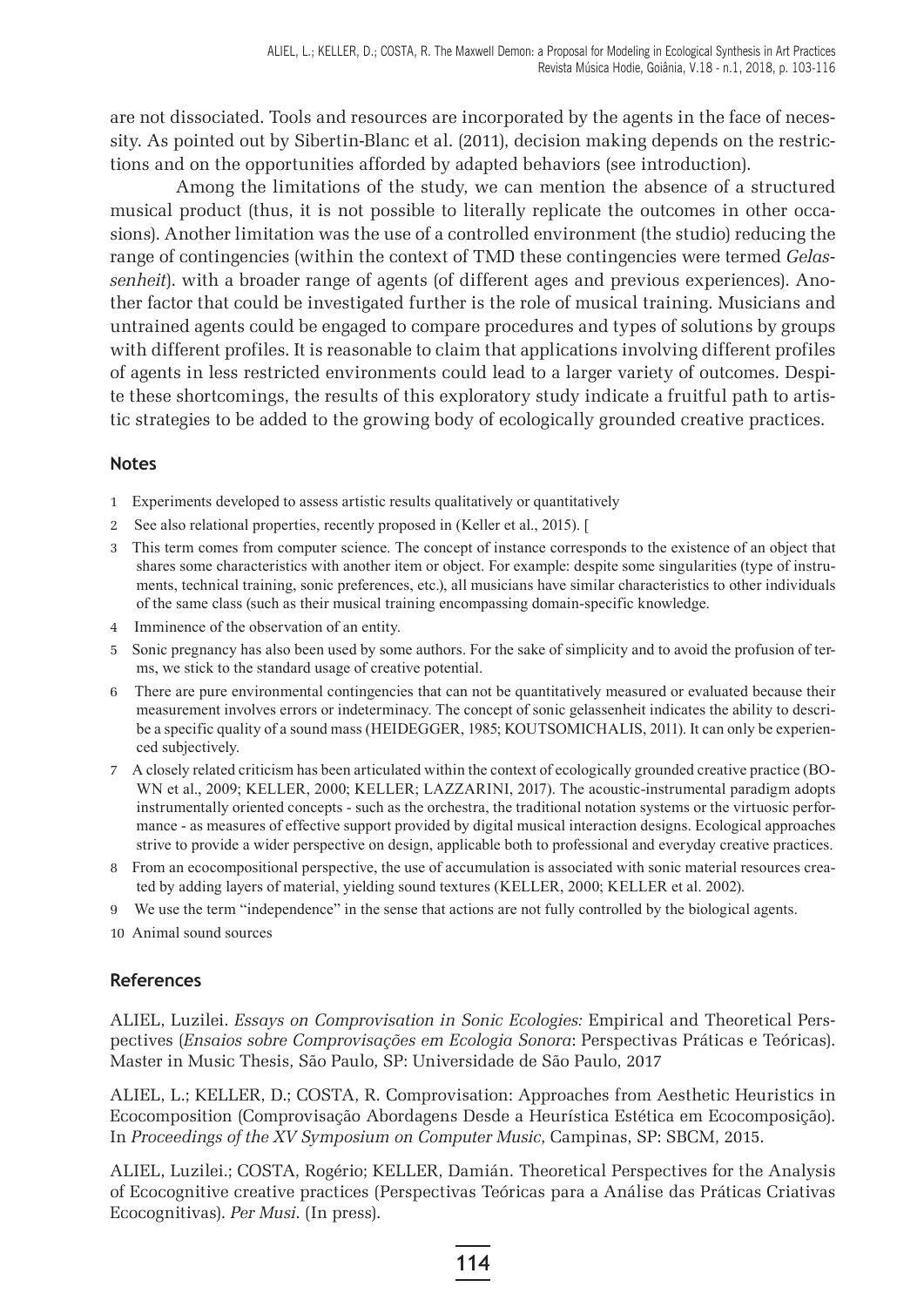ALIEL, Luzilei.; FORNARI. José. Destino Pirilampo project: An study on composition of meta- -soundscapes in ubiquitous music (Projeto Destino Pirilampo: Um Estudo sobre a Composição de Meta-Soundscapes em Música Ubíqua). *Música Hodie*, v.14, p. 105- 121, 2014.

BARREIRO, Daniel Luis; KELLER, Damián. Composing with sonic models: fundamentals and electroacoustic applications (Composição com modelos sonoros: fundamentos e aplicações eletroacústicas). In Damián Keller; Rogério Budasz (eds.), *Criação musical e tecnologias: teoria e prática interdisciplinar, Vol. Criação Musical e Tecnologias: Teoria e Prática Interdisciplinar* (pp. 97-126), 2010. Goiânia, GO: Editora ANPPOM.

CARDEW, Cornelius. A Scratch Orchestra: Draft Constitution. *The Musical Times* 110 (1516), 617-619, 125th Anniversary Issue, 1969.

CHEN, Shan., PIN, Peter., The Entity-Relationship Model - Toward a Unified View of Data.

*ACM Transactions on Database Systems* 1 (1): 9–36, 1976.

CURRAN, Alvim; TEITELBAUM, Richard. *MUSICA ELETTRONICA VIVA. For MEV,*

*program notes*. New York: The Knitting Factory, 1989. http://www.alvincurran.com/writings/ mev.html

DI SCIPIO, Agostino. A Sound is The Interface: From Interactive to Ecosystemic Signal Processing. *Organised Sound* 8(3):269–277, 2003.

DI SCIPIO, Agostino. The place and meaning of computing in a sound relationship of man, machines, and environment. In A. Georgaki; G. Kouroupetroglou (eds.), *Proceedings of the ICMC|SMC|2014*. Athens, Greece: ICMA. 2014.

DUDAS, Richard. Comprovisation: The Various Facets of Composed Improvisation within Interactive Performance Systems. *Leonardo Music Journal* 20, p. 29-31. 2010.

FANTAUZZACOFFIN, Jill; ROGERS, Juan D. Considering patterns of creative work process in creativity support. In *Proceedings of the ACM CHI Conference on Human Factors in Computing Systems (CHI'13)*. Paris, France, 2013.

FERRAZ, Silvio; KELLER, Damián. Preliminary proposal of the MDF model of collective creation (MDF: Proposta preliminar do modelo dentro-fora de criação coletiva). *Cadernos de Informática* 8 (2), 57-67, 2014.

IGLESIA, Daniel. The Mobility is the Message: the Development and Uses of MobMuplat. In: *Pure Data Conference (PdCon16)*. New York, 2016. http://www.danieliglesia.com/mobmuplat/ IglesiaMobMuPlatPaper.pdf.

GIAMPIETRO, Mario. Complexity and Scales: The Challenge for Integrated Assessment. *Integrated Assessmen*t 3 (2–3), 247–265. 2002.

KELLER, Damián. touch'n'go: Ecological Models in Composition. *Master of Fine Arts Thesis*, Burnaby, BC: Simon Fraser University.

http://www.sfu.ca/sonic-studio/srs/EcoModelsComposition/Title.html. 1999.

KELLER, Damián. Sonic Ecologies. In A. R. Brown (ed.)*, Sound Musicianship: Understanding the Crafts of Music* (pp. 213-227). Newcastle upon Tyne, UK: Cambridge Scholars Publishing, 2012. (ISBN: 978-1-4438-3912-9.)

KELLER, Daniel., BARREIRO, Daniel. Luis., QUEIROZ, Marcelo; PIMENTA, Marcelo. Soares. Anchoring in ubiquitous musical activities. In *Proceedings of the International Computer Music Conference* (pp. 319-326). Ann Arbor, MI: MPublishing, University of Michigan Library, 2010.